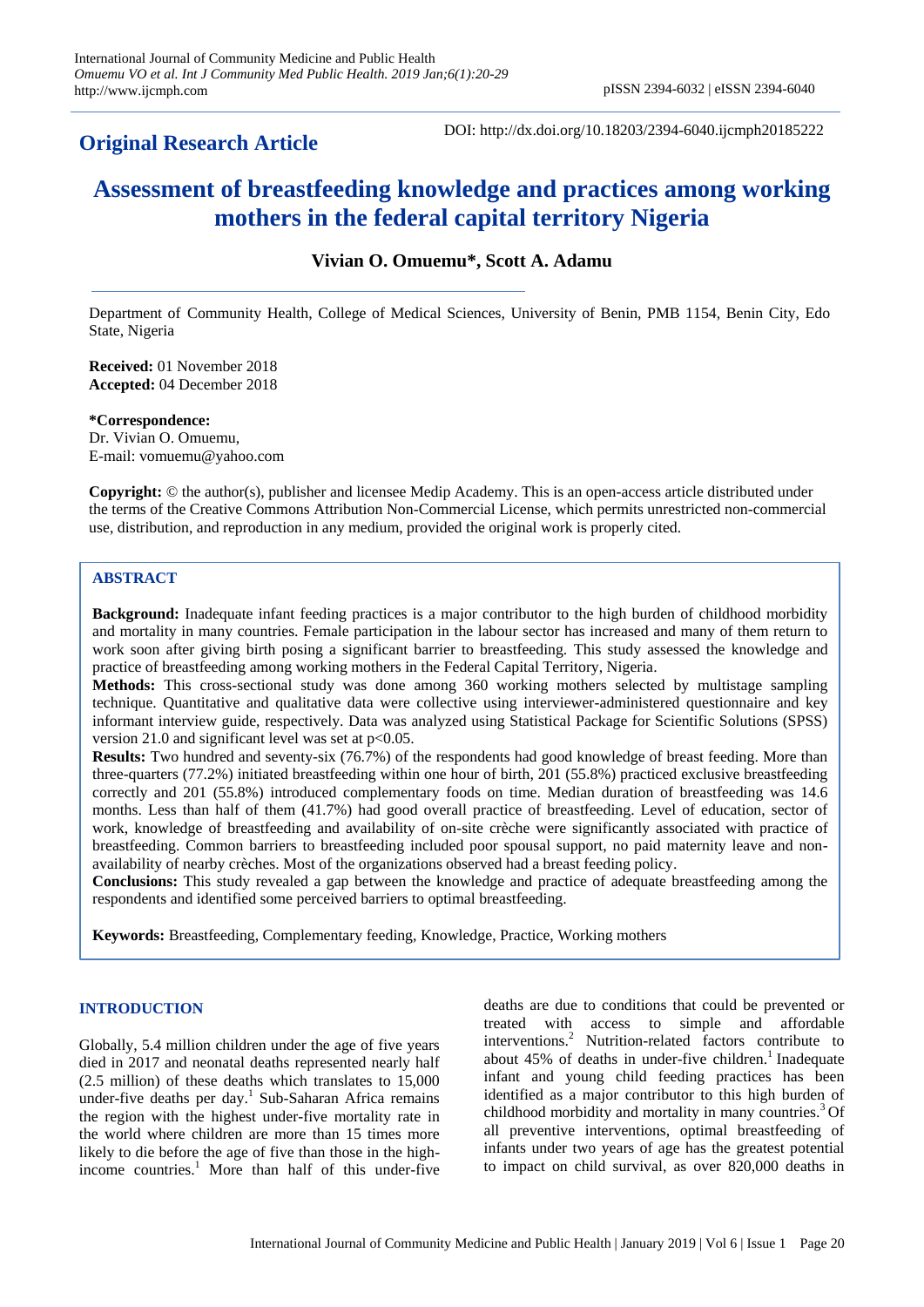children under five could be prevented annually if all children 0-23 months were optimally breastfed.<sup>1</sup>

Immediate breastfeeding (putting the baby to the mother's breast within an hour after birth) can significantly reduce neonatal mortality.<sup>4</sup> Exclusive breastfeeding has been found to be the perfect way to provide the best nutrients for a baby's first six months of life after which the infant should receive complementary foods with continued breast feeding up to 2 years of age or beyond.<sup>4</sup> A non-breast fed child is 14 times more likely to die in the first six months than an exclusively breastfed child.<sup>5</sup> Breastfeeding has several benefits for the mother as well as the child with a profound impact on the survival, health, nutrition and development of a child. $<sup>6</sup>$ </sup> Exclusive breastfeeding reduces infant mortality due to common childhood illnesses such as diarrhea and pneumonia, and helps for a quicker recovery during illness.<sup>7</sup> Breastfeeding promotes bonding between mother and baby, protects the infant against infectious diseases and also lowers the risk of chronic conditions later in life, such as obesity and diabetes. $7$  Breast milk promotes sensory and cognitive development and it has been reported that breastfed infants do better on intelligence and behavioral tests in adulthood than formula-fed babies.<sup>7,8</sup> Breastfeeding also contributes to maternal health immediately after the delivery as it helps to reduce the risk of post-partum hemorrhage, delays the return to fertility and reduces the risk of type II diabetes and breast, uterine and ovarian cancer.<sup>9</sup> Infants are particularly vulnerable during the transition period when complementary feeding begins, usually as from the age of six months. $10$ 

The World Health Organization (WHO) and United Nations Children's Fund (UNICEF) have over the years emphasized the need for maintaining adequate breastfeeding practices and for reviving the practice where there is a decline so as to improve the health and nutrition of infants and young children.<sup>11, 12</sup> The Nigerian National Policy on Infant and Young Child Feeding also reaffirms government's commitment to optimal feeding of all children from birth and the implementation of the global strategy for infant and young child feeding for improved child survival.<sup>13</sup> Despite the global and national support for optimal breastfeeding, less than half of the world's newborns benefit from early breastfeeding and even fewer are exclusively breast fed for the first six months.<sup>5</sup> Only 39% of infants 0 - 5 months old in lowincome countries are exclusively breastfed.14,15 The 2013 Nigerian Demographic and Health Survey (NDHS) results show that though breastfeeding is very common (98%), only a third of children were breastfed within one hour of birth while 17% of children under 6 months of age were being exclusively breastfed. Eighty-four percent and 35% of them continue to breast feed at one year and two years, respectively. The median duration of exclusive breast feeding was 0.5 months and median duration of breastfeeding was 18.3 months.<sup>16</sup>

Many factors such as living environment (urban or rural), socio-economic status, maternal level of education, maternal employment status, beliefs/attitudes related to breast feeding, knowledge and availability of breast milk substitutes affect how women feed their infants and the length of time for which they breastfeed.  $17, 18$  This is even more among working mothers who may face other challenges in the workplace least of which is finding space, time and support to breastfeed.<sup>19</sup> Globally, female participation in the labour sector has increased over the years and many of them return to work soon after delivering babies posing a significant barrier to breastfeeding. There are also millions more women working in the informal, seasonal or part-time economy who face even greater barriers to breastfeeding. The FCT is the capital of Nigeria with about 49% labour force participation rate for women in the formal sector. $20$  The NDHS reported that in the FCT, 74% of children born in the last two years preceding the survey were ever breast fed and only 51.3% were breastfed within one hour of birth.<sup>16</sup> Therefore, the aim of the study was to assess the knowledge and practice of breastfeeding as well as identify the perceived barriers to breastfeeding among working mothers in Abuja Municipal Area Council (AMAC) of the Federal Capital Territory, Nigeria in order to provide data that will inform basis for intervention.

# **METHODS**

This was a cross-sectional study using a mixed method of quantitative and qualitative data collection techniques. It was conducted among working mothers in the Abuja Municipal Area Council (AMAC) of the Federal Capital territory (FCT) between September 2016 and October 2017. The Federal Capital Territory, Abuja is Nigeria's Capital and the fourth largest urban settlement in Nigeria. It has a population of  $1,926,866$  persons.<sup>21</sup> Abuja Municipal Area Council with a total land mass of 1,200 square km is located on the eastern wing of the FCT and has 12 wards with headquarter at Garki. The bulk of Federal Ministries, Department and Agencies (MDAs), NGOs, and other private organizations are located within the Area Council and these provide employment for a great proportion of the FCT population.

The study population included mothers working in the Abuja Municipal Area Council of the FCT. Working mothers between the ages of 15 and 49 years who had had a child in the last two years were included in the study while those on maternity leave and those who refused to be interviewed were excluded from the study. The sample size was calculated using the Cochrane formula for descriptive studies given as  $n = DEz^2pq/d^2$ , where n is the estimated sample size and p, is the prevalence of exclusive breastfeeding in Nigeria  $(17\%)$ .<sup>16,22</sup> A minimum sample size of 360 was obtained after incorporating a design effect of 1.5 (multistage sampling used in this study) and accounting for 10% nonresponse rate.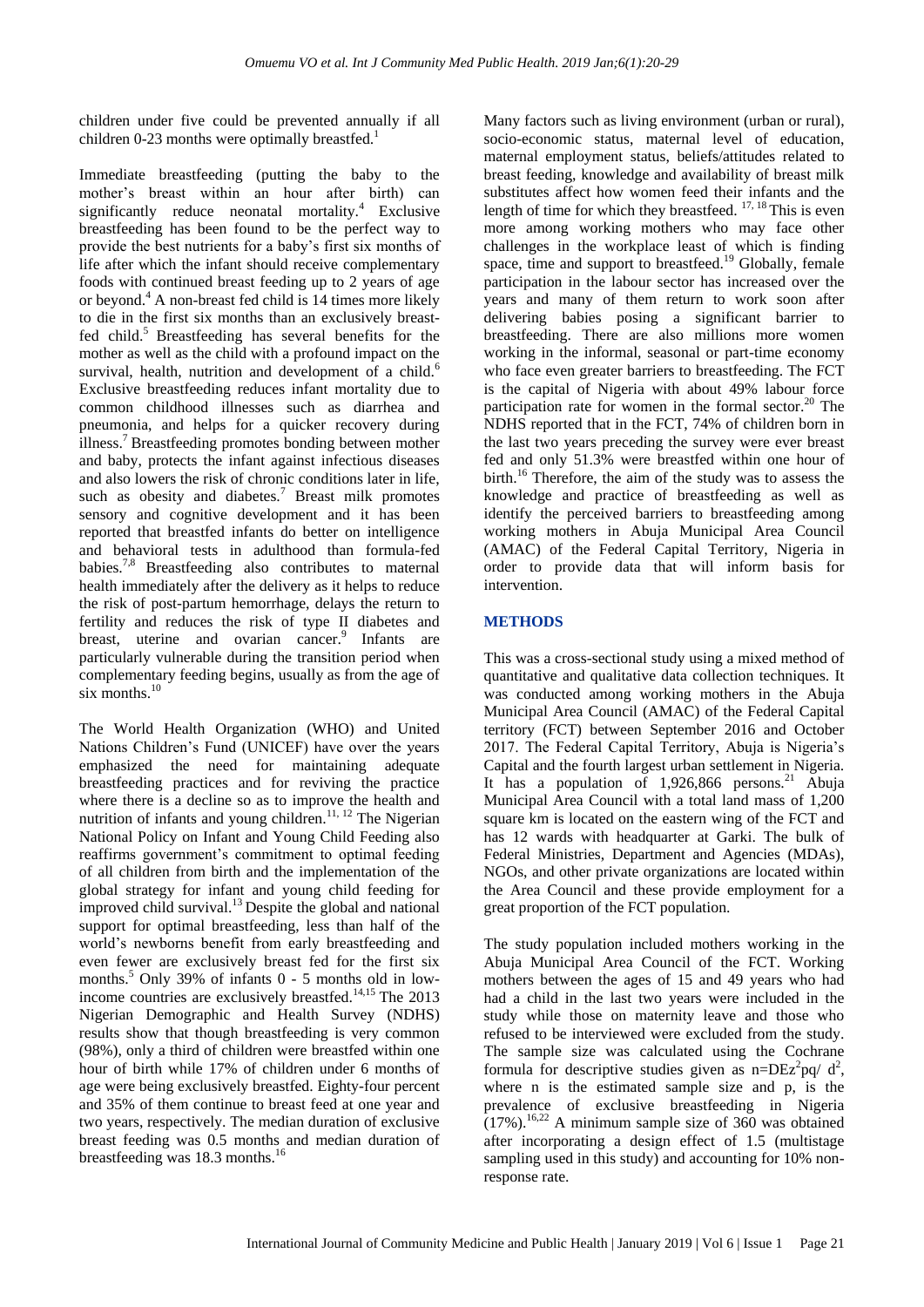The participants were selected using multi-stage sampling technique comprising of three stages. In stage 1, five sectors (MDAs, NGOs, banks, and schools) from the 24 sectors in the Federal Capital Territory were selected by simple random sampling**.** Stage 2 involved the selection of five organizations from each selected sector by simple random sampling. Stage 3 involved selection of respondents from each selected organization. All women in each selected organization who met the inclusion criteria for this study were recruited for the study.

A combination of qualitative and quantitative data collection methods was used in this study. Quantitative data collection involved the use of a pretested structured,<br>interviewer-administered questionnaire. The interviewer-administered questionnaire. The questionnaire was composed of four sections: Section A socio demographic characteristics; Section B - knowledge of breast feeding; Section C - practice of breast feeding for the last child; Section D – Perceived barriers to breastfeeding.

Five research assistants who were first degree holders in the field of health sciences with were engaged to interview the respondents. The research assistants were all females to make it easy for the respondents to feel comfortable answering the research questions. They were trained on questionnaire administration to ensure uniform data collection. This training was done centrally using role-plays to ensure information is passed accurately. To ensure adequate supervision, all five research assistants conducted interviews in the same organization at the same time. The questionnaire was pretested among similar group of working mothers in Federal Inland Revenue Service in Abuja Municipal Area Council of the FCT which was not selected for the actual study.

The qualitative data collection involved key informant interviews of 16 Heads (or their designate) of Human Resource Departments of purposefully selected organizations using an interview guide designed for this purpose. The purpose of the KII was to explore each organization's policy and actual practice regarding breastfeeding as well as the responsiveness of the organization to the needs of mothers who have infants who are being breastfed. In addition, an observational checklist was used to access the condition of the crèches in the organizations where available.

Prior to each interview, appointments were made with the key informant in each of the organizations to avoid conflicting schedules. In each case, the interviewer briefly explained the objective of the interview and the possible uses of the information that will be provided by the key informant while also assuring the confidentiality. All interviews were recorded using an audio tape recorder. Each interview lasted for an average of 40 minutes. To avoid interruption and the flow of the interview, the observation of the crèche was done after the interview using the observational checklist.

Data was analyzed using the IBM Statistical Package for Scientific Solutions (SPSS) version 21.0. Descriptive statistics were performed for the socio-demographic characteristics, specific knowledge, practice and the overall knowledge and practice. Bivariate analysis was done to determine association of socio-demographic characteristics and knowledge and practice of breastfeeding. Tests of associations such as Chi square test and Fisher's exact test were done where applicable. The level of statistical significance used was p<0.05.

The scoring for knowledge of breastfeeding was as follows: A score of 1 was accorded to every correct response while 0 was scored for every incorrect response. The total score for each respondent was converted to percentages and graded as: poor knowledge (0-49.9%), fair knowledge (50-74.9%) and good knowledge (75% and above). The scoring for practice of breastfeeding was as follows: A score of 1 was accorded to every correct practice while 0 was scored for every incorrect practice. The total score for each respondent was converted to percentages and graded as: Poor practice (0-49.9%), fair practice (50-74.9%) and good practice (75% and above).

The qualitative data were transcribed, collated and presented in prose. Before commencement of the study, ethical clearance was obtained from the Health Research Ethics Committee of the FCT. Institutional permission was also sought from the management of each of the selected organizations. For the respondents, the objectives of the study were explained after which verbal informed consent was obtained.

# **RESULTS**

A total of 360 respondents participated in the survey with a 100% response rate. One hundred and forty-seven (40.8%) of the respondents were in the age-group 30-34 years, 317 (88.1%) were married and 168 (46.7%) worked in the Ministries Department and Agencies (MDAs). Most of the respondents and had tertiary level of education 348 (96.7%) and 222 (61.7%) had between 1-2 children (Table 1).

Majority of respondents 253 (70.3%) knew that the ideal time of initiation of breast feeding was within one hour of birth while 51 (14.9%) reported within 30 minutes of birth and 56 (15.6%) reported two or more hours after birth. Almost all the respondents 354 (98.3%) were aware of exclusive breastfeeding. Of these, less than half 158 (44.6%) correctly described what exclusive breastfeeding was. The respondents' sources of information about exclusive breast feeding included hospitals 310 (85.0%), family and friends 26 (7.3%), media 21 (5.9%), internet 17 (4.8%), school 4 (1.1%) and books 4 (1.1%). Most of the respondents knew that water 350 (98.9%), other drinks/juices 352 (99.4%) and other foods 351 (99.2%) should not be given during exclusive breastfeeding. Majority of the respondents 293 (81.4%) knew that an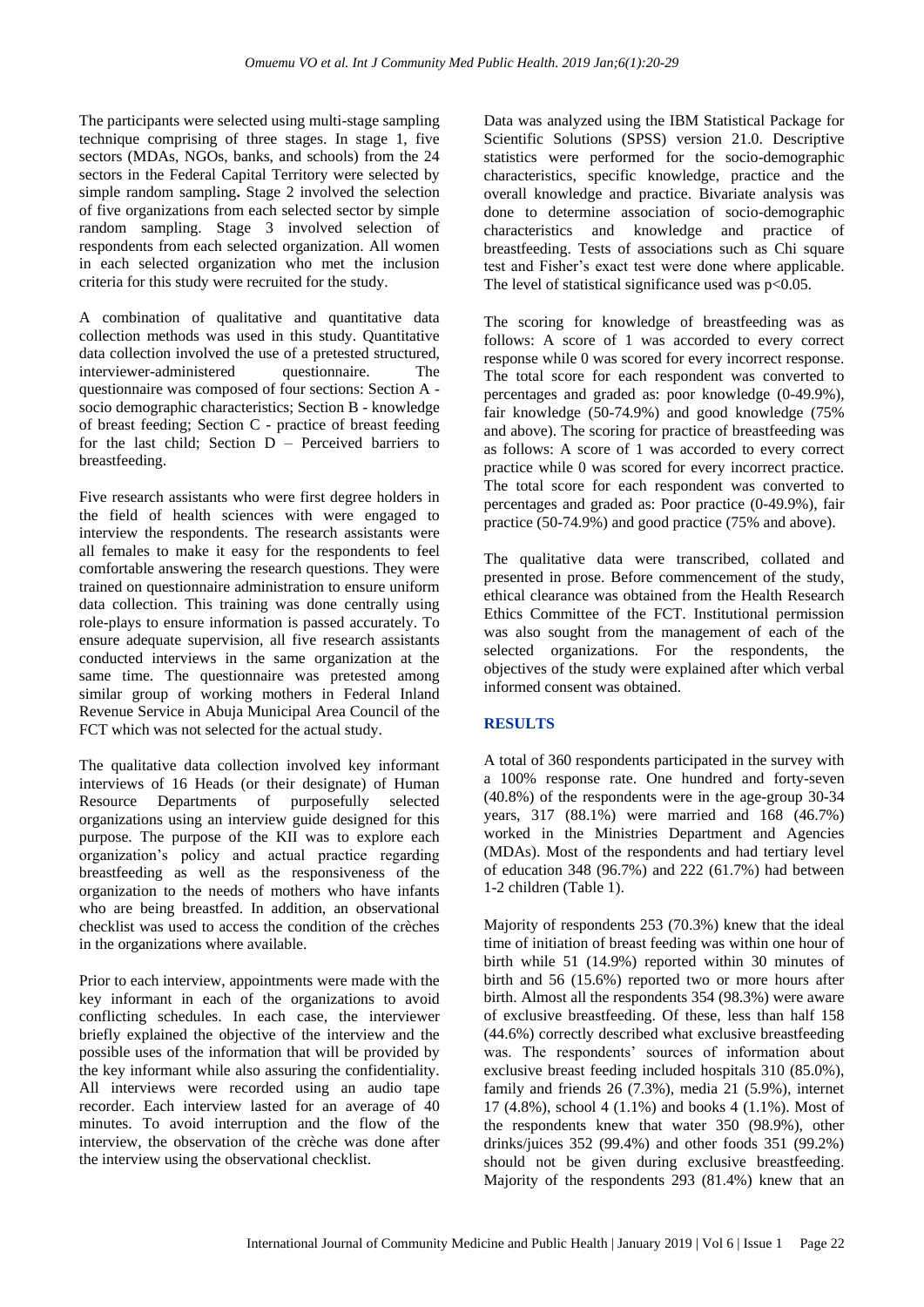infant should be breast fed on demand. Majority of the respondents 252 (70.0%) knew that time of introduction of complementary foods is 6 months. Almost one-third (32.5%) of the respondents knew that a mother should breastfeed her baby till 24 months of age. Assessment of the overall knowledge score showed that more than three quarters of the respondents 276 (76.7%) had good knowledge of breast feeding (Table 2).

#### **Table 1: Socio-demographic characteristics of respondents.**

| <b>Variable</b>           | <b>Frequency</b> | <b>Percentage</b> |
|---------------------------|------------------|-------------------|
|                           | $(n=360)$        | (%)               |
| Age group (years)         |                  |                   |
| 20-24                     | 6                | 1.7               |
| 25-29                     | 88               | 24.4              |
| 30-34                     | 147              | 40.8              |
| 35-39                     | 88               | 24.4              |
| $40 - 44$                 | 31               | 8.6               |
| Mean age in years (SD)    | 32.7(4.8)        |                   |
| <b>Level of education</b> |                  |                   |
| Secondary                 | 12               | 3.3               |
| Tertiary                  | 348              | 96.7              |
| <b>Marital</b> status     |                  |                   |
| Married                   | 317              | 88.1              |
| Not married               | 43               | 11.9              |
| <b>Sector of work</b>     |                  |                   |
| Bank                      | 35               | 9.7               |
| <b>NGOs</b>               | 41               | 11.4              |
| Schools                   | 116              | 32.2              |
| <b>MDAs</b>               | 168              | 46.7              |
| <b>Religion</b>           |                  |                   |
| Christianity              | 259              | 71.9              |
| Muslim                    | 101              | 28.1              |
| <b>Number of children</b> |                  |                   |
| $1 - 2$                   | 222              | 61.7              |
| $3-4$                     | 116              | 32.2              |
| 5 and above               | 22               | 6.1               |

There were no significant associations between maternal age (p=0.791), number of children (p=0.576), maternal education ( $p=0.210$ ) and sector of work ( $p=0.651$ ) with knowledge of breastfeeding (Table 3).

Two hundred and seventy-eight (77.2%) of respondents initiated breast feeding early, that is, within one hour of delivery. Majority of the respondents 286 (79.4%) reported that they practiced exclusive breast feeding with their last child but 201 (55.8%) practiced it correctly (exclusively breastfed their babies for six months). Other infant feeding practices in the first six months reported by the respondents included giving water or artificial milk 142 (39.4%), giving expressed breast milk 96 (26.7%) and using pacifiers 44 (12.2%) (Table 4).

#### **Table 2: Respondents' knowledge of breastfeeding.**

| <b>Knowledge domain</b>                             | <b>Frequency</b>                                     | Percentage<br>(%) |  |  |
|-----------------------------------------------------|------------------------------------------------------|-------------------|--|--|
|                                                     | Ideal time of initiation of breast feeding $(n=360)$ |                   |  |  |
| Within 30 minutes of<br>birth                       | 51                                                   | 14.1              |  |  |
| Within 1 hour of birth                              | 253                                                  | 70.3              |  |  |
| 2 hours or more after                               | 56                                                   | 15.6              |  |  |
| birth                                               |                                                      |                   |  |  |
| Awareness of exclusive breast feeding $(n = 360)$   |                                                      |                   |  |  |
| Yes                                                 | 354                                                  | 98.3              |  |  |
| No                                                  | 6                                                    | 1.7               |  |  |
| Definition of exclusive breastfeeding (EBF) (n=354) |                                                      |                   |  |  |
| Correct                                             | 158                                                  | 44.6              |  |  |
| Incorrect                                           | 196                                                  | 55.4              |  |  |
| Source of information* (n=354)                      |                                                      |                   |  |  |
| Hospital                                            | 301                                                  | 85.0              |  |  |
| Family and friends                                  | 34                                                   | 9.6               |  |  |
| Media                                               | 21                                                   | 5.9               |  |  |
| Internet                                            | 17                                                   | 4.8               |  |  |
| School                                              | $\overline{4}$                                       | 1.1               |  |  |
| <b>Books</b>                                        | $\overline{4}$                                       | 1.1               |  |  |
| Water given during EBF (n=354)                      |                                                      |                   |  |  |
| Yes                                                 | 4                                                    | 1.1               |  |  |
| N <sub>0</sub>                                      | 350                                                  | 98.9              |  |  |
| Other drinks/juices given during EBF (n=354)        |                                                      |                   |  |  |
| Yes                                                 | 2                                                    | 0.6               |  |  |
| N <sub>o</sub>                                      | 352                                                  | 99.4              |  |  |
| Other foods given during EBF (n=354)                |                                                      |                   |  |  |
| Yes                                                 | 3                                                    | 0.8               |  |  |
| N <sub>o</sub>                                      | 351                                                  | 99.2              |  |  |
| Frequency of breastfeeding (n=360)                  |                                                      |                   |  |  |
| Whenever baby is wants                              |                                                      |                   |  |  |
| it (on demand)                                      | 293                                                  | 81.4              |  |  |
| Six times a day                                     | 24                                                   | 6.7               |  |  |
| Four times a day                                    | 17                                                   | 4.7               |  |  |
| Others                                              | 26                                                   | 7.2               |  |  |
| Time of commencement of complementary foods         |                                                      |                   |  |  |
| $(months)$ $(n=360)$                                |                                                      |                   |  |  |
| < 6                                                 | 40                                                   | 11.1              |  |  |
| 6                                                   | 252                                                  | 70.0              |  |  |
| $>6$                                                | 68                                                   | 18.9              |  |  |
| Should a mother stop breastfeeding after            |                                                      |                   |  |  |
| introducing complementary foods (n=360)             |                                                      |                   |  |  |
| Yes                                                 | 8                                                    | 2.2               |  |  |
| No                                                  | 352                                                  | 97.8              |  |  |
| Duration of breastfeeding (months) $(n=360)$        |                                                      |                   |  |  |
| $<$ 24                                              | 243                                                  | 67.5              |  |  |
| $\geq$ 24                                           | 117                                                  | 32.5              |  |  |
| Overall knowledge score (n=360)                     |                                                      |                   |  |  |
| Good                                                | 276                                                  | 76.7              |  |  |
| Fair                                                | 81                                                   | 22.5              |  |  |
| Poor                                                | 3                                                    | 0.8               |  |  |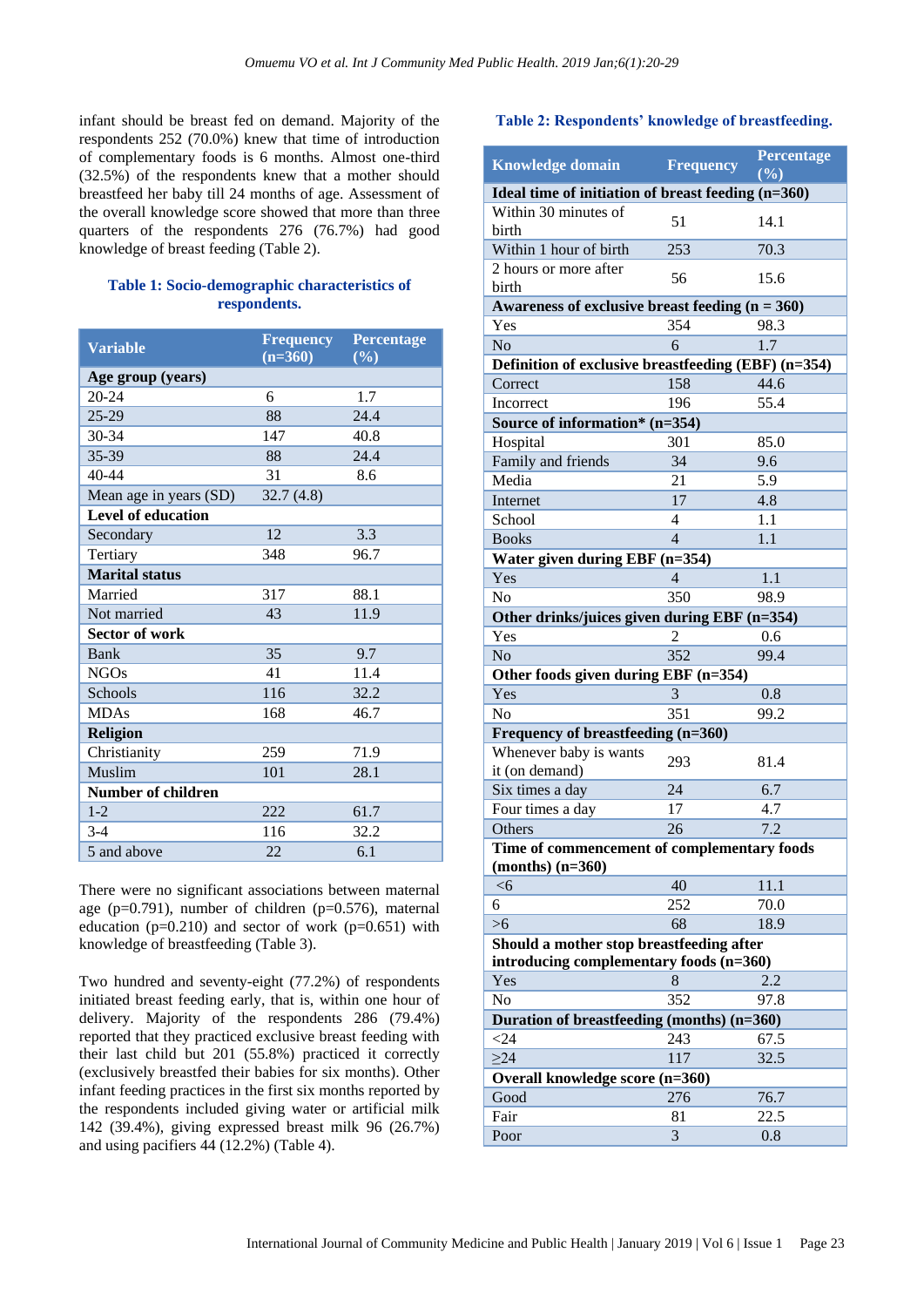| Good $(n=276)$<br>$\mathbf{n}(\%)$ | Fair $(n=81)$<br>$\mathbf{n}(\%)$ | Poor $(n=3)$<br>$\mathbf{n}(\%)$ | <b>Test statistics</b><br>$(X^2)$ | P value  |
|------------------------------------|-----------------------------------|----------------------------------|-----------------------------------|----------|
|                                    |                                   |                                  |                                   |          |
| 5(83.8)                            | 1(16.7)                           | 0(0.0)                           |                                   |          |
| 70(79.5)                           | 17(19.3)                          | 1(1.1)                           |                                   |          |
| 110(74.8)                          | 37(25.2)                          | 0(0.0)                           |                                   |          |
| 70 (79.5)                          | 17(19.3)                          | 1(1.1)                           |                                   |          |
| 21(67.7)                           | 9(29.0)                           | 1(3.2)                           | 4.683                             | 0.791    |
|                                    |                                   |                                  |                                   |          |
| 7(58.3)                            | 5(41.7)                           | 0(0.0)                           |                                   |          |
| 269(77.3)                          | 76 (21.8)                         | 3(0.9)                           | 8.081                             | $0.210*$ |
|                                    |                                   |                                  |                                   |          |
| 25(71.4)                           | 10(28.6)                          | 0(0.0)                           |                                   |          |
| 35 (85.4)                          | 6(14.6)                           | 0(0.0)                           |                                   |          |
| 87 (75.0)                          | 27(23.3)                          | 2(1.7)                           |                                   |          |
| 129 (76.8)                         | 38(22.6)                          | 1(0.6)                           | 7.214                             | $0.651*$ |
|                                    |                                   |                                  |                                   |          |
| 175 (78.8)                         | 46(20.7)                          | 1(0.5)                           |                                   |          |
| 85 (73.3)                          | 29(25.0)                          | 2(1.7)                           |                                   |          |
| 16(72.7)                           | 6(27.3)                           | 0(0.0)                           | 3.252                             | $0.576*$ |
|                                    |                                   |                                  |                                   |          |

# **Table 3: Association between respondents' socio-demographic characteristics and overall knowledge of breast feeding.**

Fisher's exact\*

# **Table 4: Respondents practice of breast feeding.**

| <b>Practice domain</b>                                     | Frequency $(n=360)$ | Percentage $\overline{(\%)}$ |
|------------------------------------------------------------|---------------------|------------------------------|
| <b>Initiation of breastfeeding</b>                         |                     |                              |
| Early (within 1 hour of birth)                             | 278                 | 77.2                         |
| Late                                                       | 82                  | 22.8                         |
| Practice of exclusive breastfeeding (EBF) with index child |                     |                              |
| Yes                                                        | 286                 | 79.4                         |
| N <sub>o</sub>                                             | 74                  | 20.6                         |
| <b>Correct practice of EBF</b>                             |                     |                              |
| Yes                                                        | 201                 | 55.8                         |
| N <sub>o</sub>                                             | 159                 | 44.2                         |
| Others infant feeding practices (first 6 months)           |                     |                              |
| Gave water or artificial milk                              | 142                 | 39.4                         |
| Gave expressed breast milk                                 | 96                  | 26.7                         |
| Gave pacifier                                              | 44                  | 12.2                         |
| <b>Introduction of complementary foods</b>                 |                     |                              |
| Early                                                      | 142                 | 39.4                         |
| On time                                                    | 201                 | 55.8                         |
| Late                                                       | 17                  | 4.7                          |
| <b>Total duration of breastfeeding (months)</b>            |                     |                              |
| $1-6$                                                      | 37                  | 10.3                         |
| $7 - 12$                                                   | 93                  | 25.8                         |
| $13 - 18$                                                  | 187                 | 51.9                         |
| 19-24                                                      | 43                  | 11.9                         |
| Median duration of breastfeeding (months) = $14.6$         |                     |                              |
| <b>Overall practice score</b>                              |                     |                              |
| Good                                                       | 150                 | 41.7                         |
| Fair                                                       | 66                  | 18.3                         |
| Poor                                                       | 144                 | 40.0                         |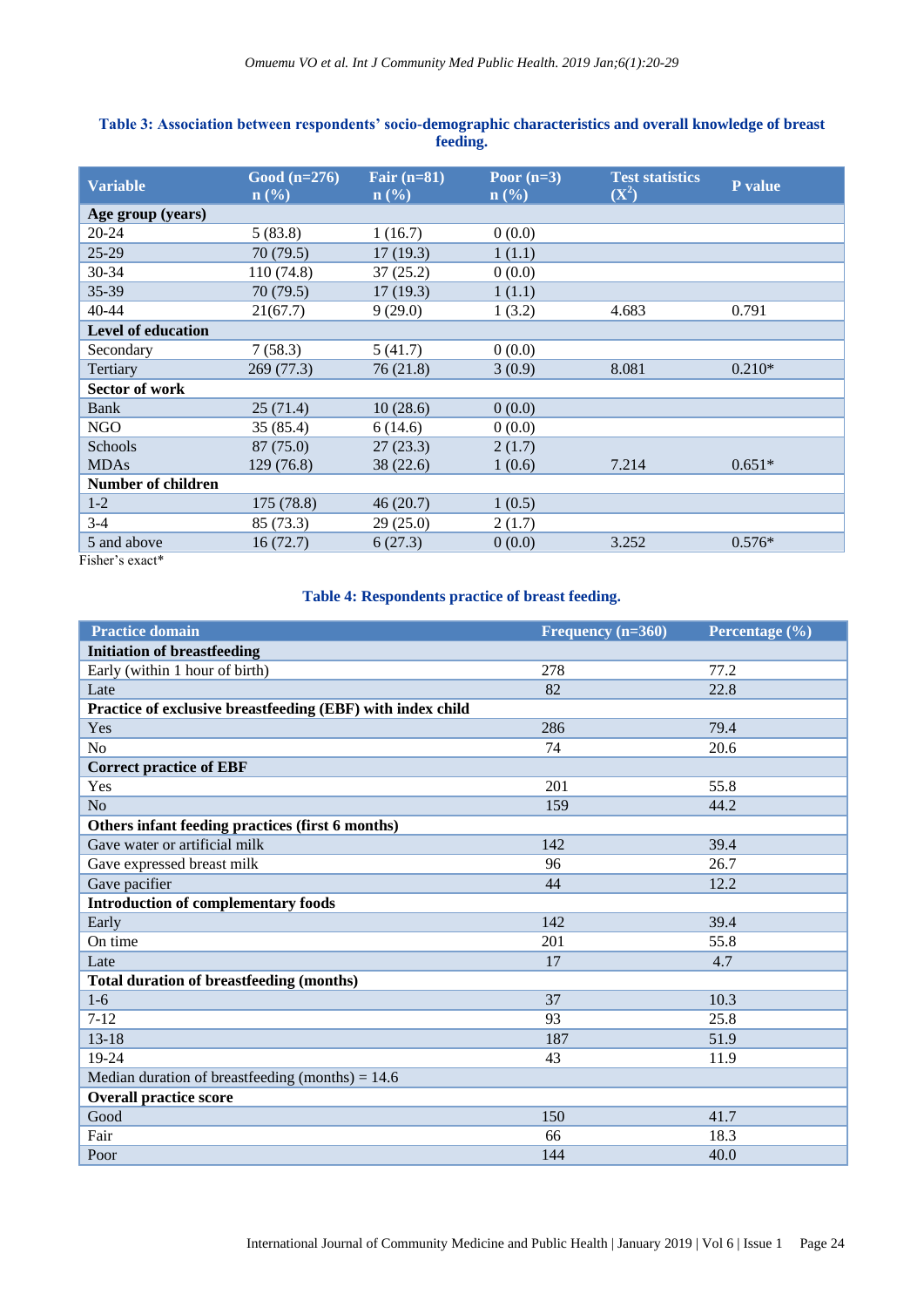| Good $(n=150)$<br>$\mathbf{n}(\%)$ | Fair $(n=66)$<br>$\mathbf{n}(\%)$ | Poor $(n=144)$<br>$\mathbf{n}$ (%) | <b>Test statistics</b><br>$(X^2)$ | P value  |
|------------------------------------|-----------------------------------|------------------------------------|-----------------------------------|----------|
|                                    |                                   |                                    |                                   |          |
| 3(50.0)                            | 1(16.7)                           | 2(33.3)                            |                                   |          |
| 35(39.8)                           | 12(13.6)                          | 41 $(46.6)$                        |                                   |          |
| 57 (38.8)                          | 31(21.1)                          | 59 (40.1)                          |                                   |          |
| 41 $(46.6)$                        | 17(19.3)                          | 30(34.1)                           |                                   |          |
| 14(45.2)                           | 5(16.1)                           | 12(38.7)                           | 7.993                             | 0.631    |
|                                    |                                   |                                    |                                   |          |
| 9(75.0)                            | 2(16.7)                           | 1(8.3)                             |                                   |          |
| 141 (40.5)                         | 64(18.4)                          | 143 (41.1)                         | 10.011                            | 0.012    |
|                                    |                                   |                                    |                                   |          |
| 9(25.7)                            | 5(14.3)                           | 21(60.0)                           |                                   |          |
| 23(56.1)                           | 4(9.8)                            | 14(34.1)                           |                                   |          |
| 53 (45.7)                          | 26(22.4)                          | 37(31.9)                           |                                   |          |
| 65 (38.7)                          | 31(18.4)                          | 72 (42.9)                          | 21.834                            | 0.005    |
|                                    |                                   |                                    |                                   |          |
| 83 (37.4)                          | 39 (17.6)                         | 100(45.0)                          |                                   |          |
| 54 (46.6)                          | 22(19.0)                          | 40(34.5)                           |                                   |          |
| 13(59.1)                           | 5(22.7)                           | 4(18.2)                            | 8.521                             | 0.075    |
| <b>Overall knowledge score</b>     |                                   |                                    |                                   |          |
| 134 (48.6)                         | 55 (19.9)                         | 87 (31.5)                          |                                   |          |
| 15(18.5)                           | 11(13.6)                          | 55 (67.9)                          |                                   |          |
| 1(33.3)                            | 0(0.0)                            | 2(66.7)                            | 36.323                            | < 0.0001 |
|                                    |                                   |                                    |                                   |          |
| 75(50.0)                           | 19(512.7)                         | 56 (37.3)                          |                                   |          |
| 75(35.7)                           | 47 (22.4)                         | 88 (41.9)                          | 9.323                             | 0.010    |
|                                    |                                   |                                    |                                   |          |

## **Table 5: Association between selected characteristics of respondents and overall practice of breast feeding.**

**Table 6: Respondents' opinion on barriers to optimal breastfeeding practices.**

| Frequency $(n=360)$ | Percentage (%) |
|---------------------|----------------|
| 310                 | 86.1           |
| 216                 | 60.0           |
| 210                 | 58.3           |
| 184                 | 51.1           |
| 182                 | 50.6           |
| 169                 | 46.2           |
| 126                 | 35.3           |
| 58                  | 15.8           |
| 22                  | 6.0            |
|                     |                |

Multiple responses\*

One hundred and forty-two (39.4%) of the respondents introduced complementary food too early (less than six months), 201 (55.8%) on time (at six months) while 17 (4.7%) late (greater than six months). Three hundred and twenty-three (89.7%) of the respondents continued breastfeeding their babies after six months. The total duration of breastfeeding for majority of the respondents 187 (51.9%) was between 13-18 months while the least 37 (10.3%) was between 1-6 months. The median duration of breast feeding was 14.6 months. Overall breast feeding practice score showed that 150 (41.7%) had good practice, 66 (18.3%) had fair practice while 144 (40.0%) had poor practice (Table 4). Only 150 (41.7%) of the respondents reported that there was an on-site crèche in their workplace.

Table 5 shows the association between selected characteristics of the respondents and their overall infant feeding practice score. Respondents' level of education, knowledge of infant feeding and availability of onsite crèche were statistically associated with good infant feeding practices. Respondents with secondary level of education 9 (75.0%) had a higher proportion of those with good practice compared with those with tertiary levels of education  $141 (40.5\%)$ ,  $p=0.012$ ). Good knowledge of breast feeding was significantly associated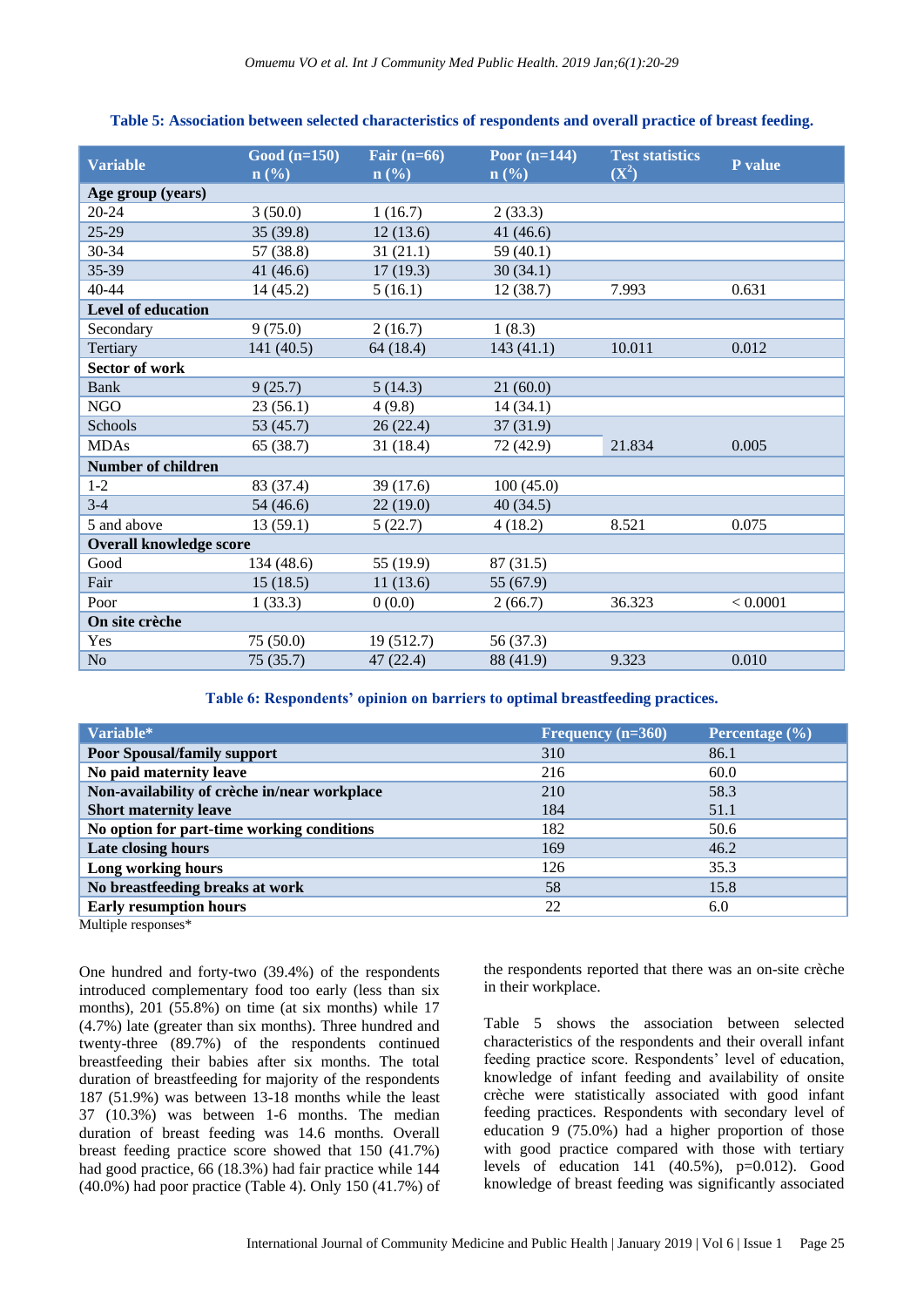with good practice of infant feeding. Higher proportion of those with good knowledge of breast feeding 134 (48.6%) had good practice compared with 1 (33.3%) of those with poor knowledge, p<0.0001. Those working in Non-Governmental Organizations (56.1%) had the highest level of those with good practice of breastfeeding while those in the banking sector had the lowest  $(25.7\%)$ , p=0.005. Availability of onsite crèche was also significantly associated with good infant feeding practice, p=0.010 (50% versus 35.7%). Age of respondents and number of children were not statistically associated with infant feeding practice.

Respondents' opinion on barriers to optimal breast feeding practices included poor support form spouse 310 (86.1%), not being paid during maternity leave 216 (60.0%), non-availability of onsite crèche 210 (58.3%), short maternity leave 184 (51.1%), no option for parttime working conditions 182 (50.6%), late closing hours 169 (46.2%), long working hours 126 (35.3%), no breast feeding breaks 58 (15.8%) and early resumption hours 22 (6.0%) (Table 6).

Observation of breast feeding facilities for 16 purposefully selected organizations revealed that 15  $(93.7%)$  of them had a breast feeding policy, 9 (56.3%) had an onsite crèche facility and 12 (70.0%) had early closing hours for breast feeding staff. Half of them 8 (50.0%) gave staff maternity leave for more than 12 weeks, 6 (37.5%) for 12 weeks and 2 (12.5%) for less than 12 weeks. Inspection of the crèches where permitted showed that all of them 7 (100.0%) had adequate space for the number of children, 5 (71.4%) had adequate number of caregivers, 5 (71.4%) were in good hygienic condition, 4 (57.1%) had adequate bed spaces and availability of breastfeeding chairs was moderately adequate in all of them.

## **DISCUSSION**

This study assessed the knowledge and practice as well as identified perceived barriers to optimal breast feeding among working mothers in AMAC, FCT Abuja. Majority of respondents knew that the ideal time of initiation of breast feeding was within one hour of birth and almost all the respondents had heard of exclusive breast feeding which is in agreement with studies from other similar studies. $23,24$  This may be because their major source of information was from the hospitals which may imply that they could have heard about this from health care providers during ANC attendance.

Less than half of our respondents knew the correct definition of exclusive breastfeeding (giving baby breast milk only without water or other foods for the first six months of life) as recommended by WHO.<sup>25</sup> This is in contrast with studies among resident doctors in Northcentral Nigeria and bankers in Lagos, South west Nigeria.<sup>26,27</sup> More than three-quarters of the respondents had good overall knowledge score of breast feeding which is in contrast to findings from a study in Sokoto, northern Nigeria where less than one-third of respondents had adequate knowledge.<sup>24</sup>

The high level of knowledge among the respondents may be because they were all educated women with either secondary or tertiary education. High level of education will make them more receptive to health information. In addition, their major source of information being from hospitals could mean that they are more likely to receive correct information with regards to optimum breastfeeding practices. In this study, maternal age, number of children, level of education and sector of work were not significantly associated with overall knowledge of breastfeeding. This is similar to what has been reported elsewhere.<sup>28</sup>

Timely initiation of breastfeeding (within one hour of birth) found among majority of the respondents in this study is commendable. This protects the newborn from acquiring infections and reduces newborn mortality.<sup>2</sup> Though more than three-quarters of the respondents reported practicing exclusive breast feeding with their last baby, just above half of them correctly practiced it for six months with their last babies. This poor level of practice has been reported in other similar studies.<sup>26,27,29</sup>

In addition, it is worth noting that more than one-third of the respondents gave their babies either water or artificial milk/formula during the first six months of life when they should have been exclusively breastfed. Poor breastfeeding practices which includes not exclusively breastfeeding babies for the first six months of life and early introduction of complementary feeds before six months predispose infants to diarrhoeal and respiratory diseases.<sup>30</sup>

It is worrisome to note that almost half of the respondents introduced complementary feeds too early or late. The introduction of complementary feeds before six months of age is associated with increased incidence of neonatal and infant morbidity and mortality while late introduction puts the infant at risk of undernutrition and poor  $\frac{1}{2}$ growth.<sup>31,32</sup>

The reason for early introduction of complementary feeds could be because of the duration of the maternity leave which in most cases is 12 weeks by which time mothers have to return to work.<sup>26</sup> Another possible reason could be non-availability of onsite or nearby reported by majority of the respondents and corroborated by observation of some of the organizations.

Availability of onsite or nearby crèche at the workplace would make mothers closer to their babies during working hours and may facilitate breastfeeding on demand. This is supported by finding from this study where those who had onsite crèches were more likely to have better breastfeeding practices.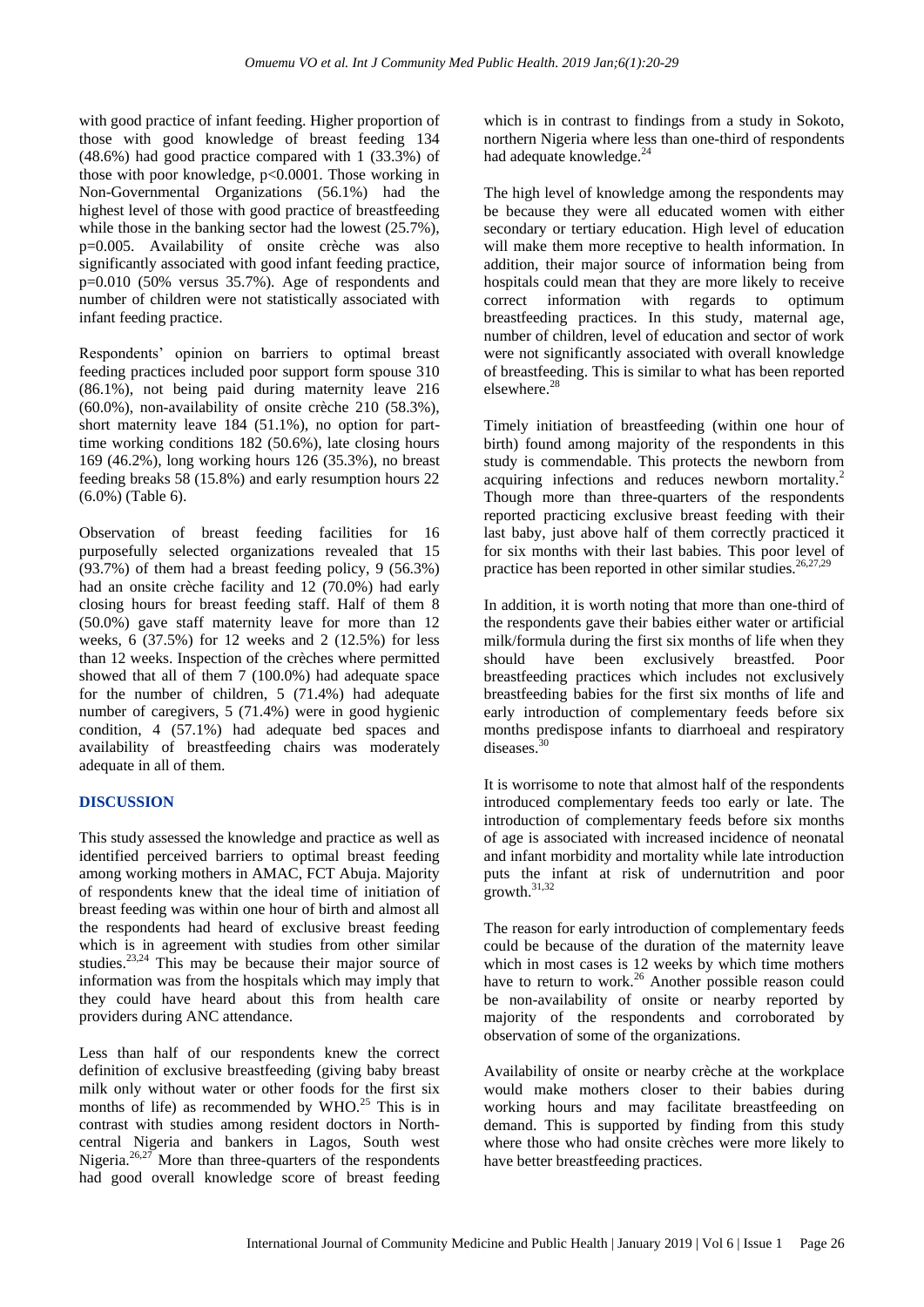Though the majority of the respondents breastfed their babies into the second year of life with the median duration of breastfeeding being 14.6 months, this falls short of the recommended duration of 24 months. <sup>25</sup> This could be also due to the demanding nature of their job which may pose a challenge to continued breastfeeding. Therefore, it is important to educate mothers that the longer breastfeeding lasts, the greater its nutritional benefits and the greater the protection it confers against diarrhoeal diseases.<sup>33</sup> In addition, a dose-response effect has been observed between breastfeeding duration and neurocognitive outcomes in children.<sup>33</sup>

Less than half of the respondents had good overall practice of breastfeeding. Level of maternal education, knowledge of breastfeeding, sector of work and availability of onsite crèche were significantly associated with good overall practice of breastfeeding. In this study, high maternal education was significantly associated with good practice of breastfeeding as has been reported in several studies. $34,35$  The more educated a woman is, the more likely she is to have access to health information which can influence the practice of health promoting behaviours including adequate breastfeeding practices.

Respondents in the banking sector had the poorest practice. This could be due to the highly demanding nature of their jobs which includes very early resumption time and late closing hours reported as barriers to optimum breastfeeding practice by some of the respondents. Other barriers to optimal breastfeeding mentioned by the respondents included poor spousal and family support, no paid maternity leave, short maternity leave, no option of part-time working conditions, nonavailability of crèches in or near workplace, long working hours and no breastfeeding breaks. These barriers if mitigated can act as motivators for working women to practice optimal breastfeeding <sup>26</sup>

Partner support has been found to be associated with breastfeeding practice.<sup>27,35</sup> A supportive social network which may include a spouse, family members or friends can enable working women to continue breastfeeding even after they have returned to work.<sup>36</sup>

An unfavourable working environment that is not supportive can make it difficult for mothers to practice optimal breastfeeding. $37$  Our study found that though majority of the organizations observed had a breastfeeding policy, only about half of them gave adequate provision for an on-site crèche and maternity leave for more than 12 weeks. A woman's ability to breastfeed is markedly reduced when she returns to work, if breastfeeding breaks are not available and if quality infant care facility is inaccessible or unaffordable.<sup>38</sup> Therefore, legislation guaranteeing breastfeeding breaks which has been reported to improve working mothers' ability to continue breastfeeding is essential.  $39$  Long working hours makes mothers to breastfeed for shorter periods. Nigeria is a signatory to the Maternity Protection Convention, 2000 (No 183) adopted by the General Conference of the International Labour Organization (ILO) which specifies that a woman shall be provided with the right to one or more daily breaks or a daily reduction of hours of work to breastfeed her child. In addition, the period during which nursing breaks or the reduction of daily hours of work are allowed, their number, the duration of nursing breaks and the procedures for the reduction of daily hours of work shall be determined by national law and practice. These breaks or the reduction of daily hours of work shall be counted as working time and remunerated accordingly. It also makes provision for a guaranteed period of 16 weeks for maternity leave.<sup>40</sup> The convention has, however, not been fully domesticated in Nigeria.

## *Limitation of the study*

The information about breastfeeding practices was selfreported and may also have been subject to recall bias. The findings of this study may only be generalizable to women working in the formal organized sector since those working in the informal sector were not part of the study. Focus group discussions among working mothers could have provided more in-depth information.

## **CONCLUSION**

This study revealed a gap between the knowledge and practice of adequate breastfeeding among this population of working women and identified some perceived barriers to optimal breastfeeding. High level advocacy to the government by relevant stakeholders to pass, implement and enforce enabling laws which will guarantee adequate breastfeeding breaks, availability and accessibility of crèches as well as other provisions of the maternity protection convention.

## **ACKNOWLEDGEMENTS**

The authors wish to appreciate all the participants for their cooperation during data collection. We also wish to appreciate the Network on Behavioural Research for Child Survival in Nigeria (NETBRECSIN) for providing technical assistance in this research work.

*Funding: No funding sources Conflict of interest: None declared Ethical approval: The study was approved by the Institutional Ethics Committee*

# **REFERENCES**

1. World Health Organization. Children: reducing mortality. Key fact, September 2018. www.who.int/news-room/fact-sheets/detail/ children-reducing moratality#\_ftnref1. Accessed 30 September 2018.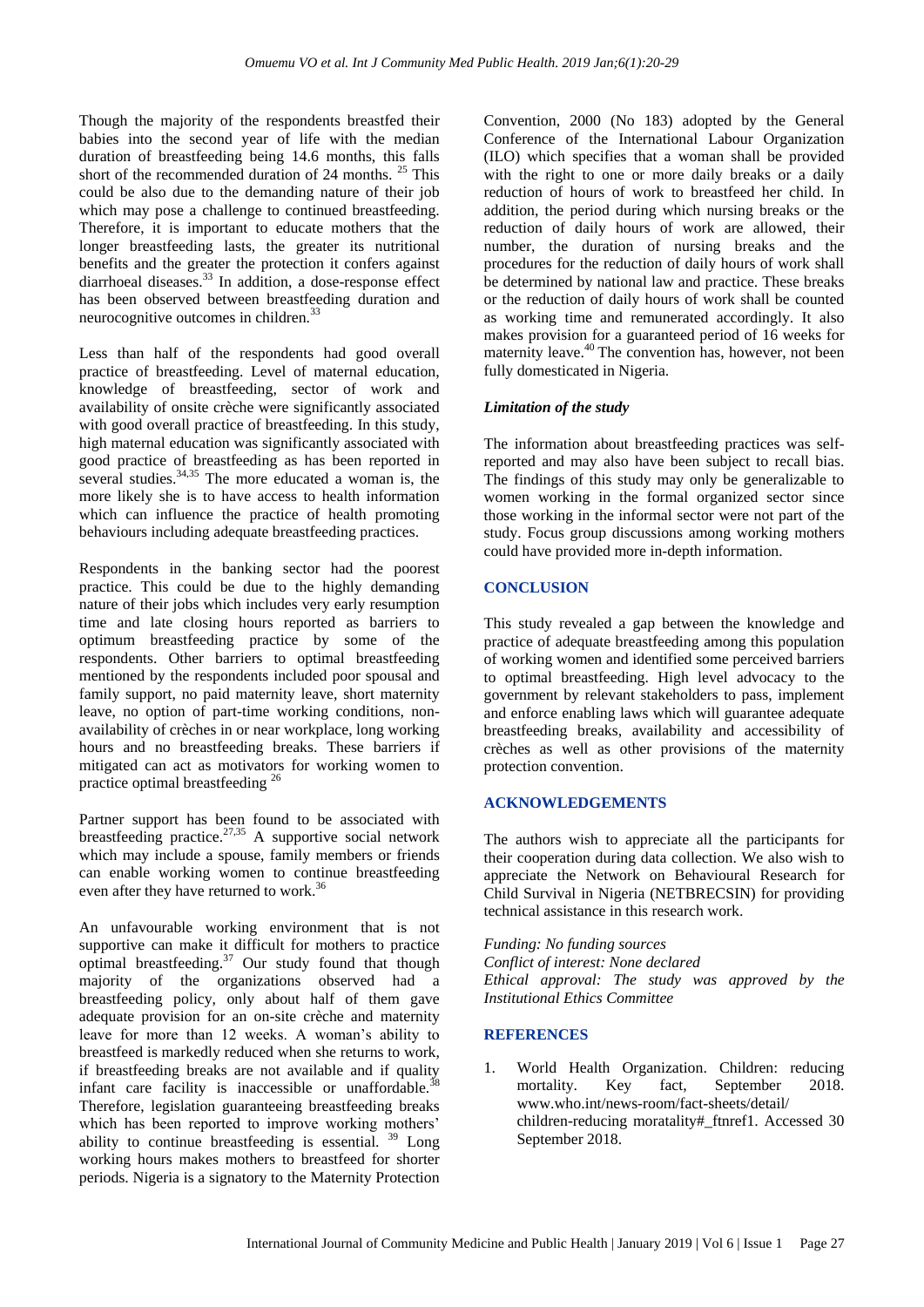- 2. World Health Organization. Infant and Young Child Feeding. Fact Sheet. February 2018. Accessed 30 September 2018.
- 3. Black RE, Victora CG, Walker SP. Maternal and child undernutrition and overweight in low-income and middle-income countries. The Lancet. 2013;382(9890):427-51.
- 4. World Health Organization. Exclusive breastfeeding for six months best for babies everywhere. Available at: http://www.who/statements/2011/ breastfeeding. Accessed 30 September 2018.
- 5. Marcel Y, Labbok M, Soeters H, Chalachala J, Lapika B, Vitta B, et al. Implementing the "Ten steps to successful Breast feeding in Kinshasa, DRC. The Lancet Global Health. 2015;3(9):1-24.
- 6. Gupta A, Dadhich JP, Suri S. Infant Malnutrition/Breastfeeding. Reference Module in Biomedical Sciences: Elsevier. 2015.
- 7. Eidelman AI, Schanler RJ, Johnston M. Breastfeeding and the use of human milk. Pediatrics. 2012;129(3):e827-41.
- 8. Victoria CG, Bahl R, Barros AJD, Franca GVA, Hortons S, Krasevec J et al. Breastfeeding in the 21st century: epidemiology, mechanisms and lifelong effect. The Lancet Series Breastfeeding. 2016;387(10017):475-90.
- 9. Rollins NC, Bhandari N, Hajaebhoy N, Horton S, Lutter CK, Martines JC et al. Why invest and what will it take to improve breastfeeding practices. The Lancet Series Breastfeeding 2016;387(10017):491- 504.
- 10. Mullany L. Breastfeeding patterns, time to initiation and mortality risk among newborns in southern Nepal. The Journal of Nutrition. 2008;(138):599- 603.
- 11. World Health Organization. Evidence for the Ten Steps to Successful Breastfeeding. Division of Child health and Development. 2008;98:9.
- 12. World Health Organization. Global strategy on infant and young child feeding. WHO/UNICEF 2002;6.
- 13. Federal Ministry of Health. National Policy on Infant and Young Child Feeding in Nigeria, Department of Family Health, Federal Ministry of Health Abuja. 2010
- 14. World Health Organization. The State of Breastfeeding in 33 Countries. Geneva: WHO, 2010. Available at: http://www.worldbreastfeeding trends.org. Accessed 30 September 2018.
- 15. Cai X, Wardlaw T, Brown DW. Global trends in exclusive breastfeeding. Int Breastfeed J. 2012;7(1):12.
- 16. National Population Commission (NPopC) [Nigeria] and ICF International. 2014. Nigeria Demographic and Health Survey 2013;Abuja, Nigeria, and Rockville, Maryland, USA: NPC and ICF International.
- 17. Popkin BM, Richard E, Akin J, Yamamoto M. Breast-feeding determinants in low-income countries. Medical Anthropology. 2012;7(1):1-31.
- 18. Huffman SL. Determinants of breastfeeding in developing countries: Overview and policy implications. Studies in family planning. 2012;15(4):170-82.
- 19. Danielle W, Anneka J. Female employees' perception of organizational support for breastfeeding at work: finding from Australian health service workplace. International Breastfeeding Journal, 2011;6:19.
- 20. National Bureau of Statistics. 2015 Statistical report on women and men in Nigeria. November 2016.
- 21. National Population Commission (NPopC) Nigeria. 2006 Population and Housing Census of the Federal Republic of Nigeria: Population distribution by age, sex and occupation in major groups (State & LGA);Priority Table Volume XX. April 2012. http://www.population.gov.ng/index.php/fct-abuja. Accessed 26th September 2016
- 22. Cochran WG. Sampling techniques. 3rd Edition. 1977, New York: John Wiley & Sons.
- 23. Onah S, Osuorah DI, Ebenebe J, Ezechukwu C, Ekwochi U, Ndukwu I. Infant feeding practices and maternal socio-demographic factors that influence practice of exclusive breastfeeding among mothers in Nnewi South-East, Nigeria: a cross-sectional and analytic study. Int. Breastfeed J. 2014;9:6.
- 24. Oche, MO, Umar AS, Ahmed H. Knowledge and Practice of Exclusive Breastfeeding in Kware, Nigeria. African Health Sciences, 2011;11:518-23.
- 25. Kramer MS. The Optimal Duration of Exclusive Breastfeeding: A Systematic Review Document produced by the Department of Child and Adolescent Health. Geneva: Geneva: World Health Organization. 2002.
- 26. Agbo HA, Envuladu EA, Adams HS, Inalegwu E, Okoh E, Agba A, et al. Barriers and facilitators to the practice of exclusive breast feeding among working class mothers: a study of female resident doctors in tertiary health institutions in Plateau State. J Med Res. 2013;2(1):112-6.
- 27. Osibogun OO, Olufunlayo TF, Oyibo SO. Knowledge, attitude and support for exclusive breastfeeding among bankers in Mainland Local Government in Lagos State, Nigeria. Int Breastfeeding J. 2018;13:38.
- 28. Afrose L, Banu B, Ahmed KR, Khanom K. Factors associated with knowledge about breastfeeding among female garment workers in Dhaka city. World Health Organization South-east Asia J Pub Health. 2012;1:249-55.
- 29. Ouyang Y, Xu Y, Zhang Q. Survey on breastfeeding among Chinese female physicians and nurses. Nursing & Health Sciences, 2012;14(3):298-303.
- 30. World Health Organization. Global Health Observatory: Early initiation and Exclusive breastfeeding. 2014. Available from: http://www.who.int/gho/child\_health/prevention/bre astfeeding\_text/en. Accessed October 1, 2015.
- 31. Apanga PA. A Review on Facilitators and Barriers to Exclusive Breastfeeding in West Africa. Journal